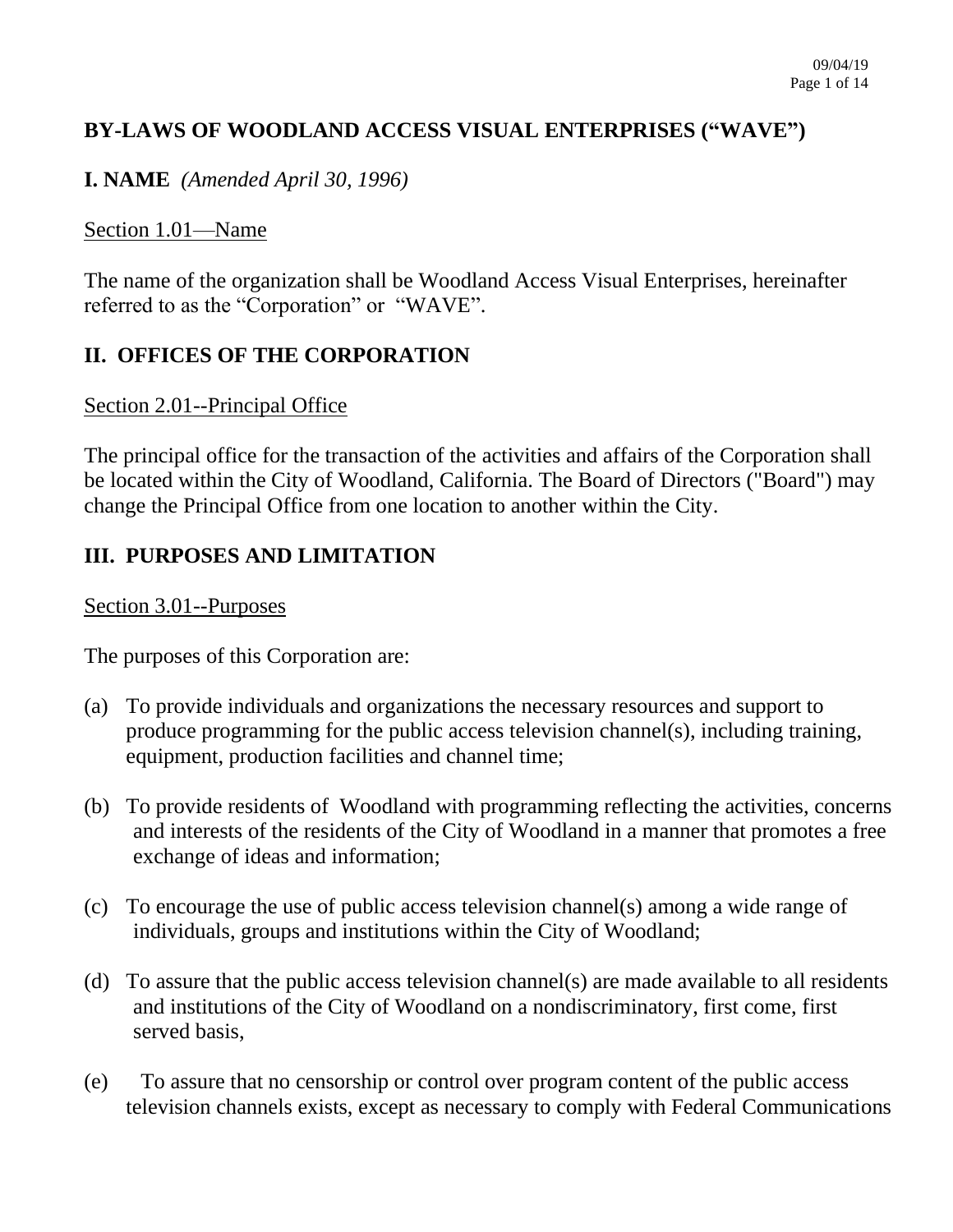Commission prohibition of material that is obscene or contains commercial advertising or conducts a lottery;

- (f) To develop funding resources and to administer such funds in order to promote access programming; and
- (g) To determine and conduct or support in any manner, any and all other lawful things in furtherance of the foregoing charitable and educational purposes.

#### Section 3.02--Restrictions

No action taken by the Corporation may be in violation of applicable laws or government regulation, including but not limited to the Franchise Documents between the current cable provider under contract with the City of Woodland and the City of Woodland.

## **IV. MEMBERSHIP**

#### Section 4.01--Initial Members

The initial members of the Corporation shall be limited to the Board. No later than one (1) year from the date of incorporation the membership of the Corporation shall be expanded and function as described in the following subsections.

#### Section 4.02--Membership Qualification

Any individual or entity meeting the requirements for one of the classes of membership provided in Section 4.03 who is in substantial agreement with the objectives of the organization as set forth in the Articles of Incorporation shall be eligible for membership upon completion of a membership application and payment of dues. Membership is available to all eligible persons without discrimination.

#### Section 4.03--Classes of Members

There shall be four (4) classes of members in the Corporation:

- (a) Individual members shall be those persons who are residents of the City of Woodland and who pay annual dues as established by the Board.
- (b) Non-Profit members shall be nonprofit organizations or cooperatives whose principal address is in Woodland or a nonprofit organization or cooperative, which the Board had determined to have as members a large number of residents of the City of Woodland and who pay dues as established by the Board.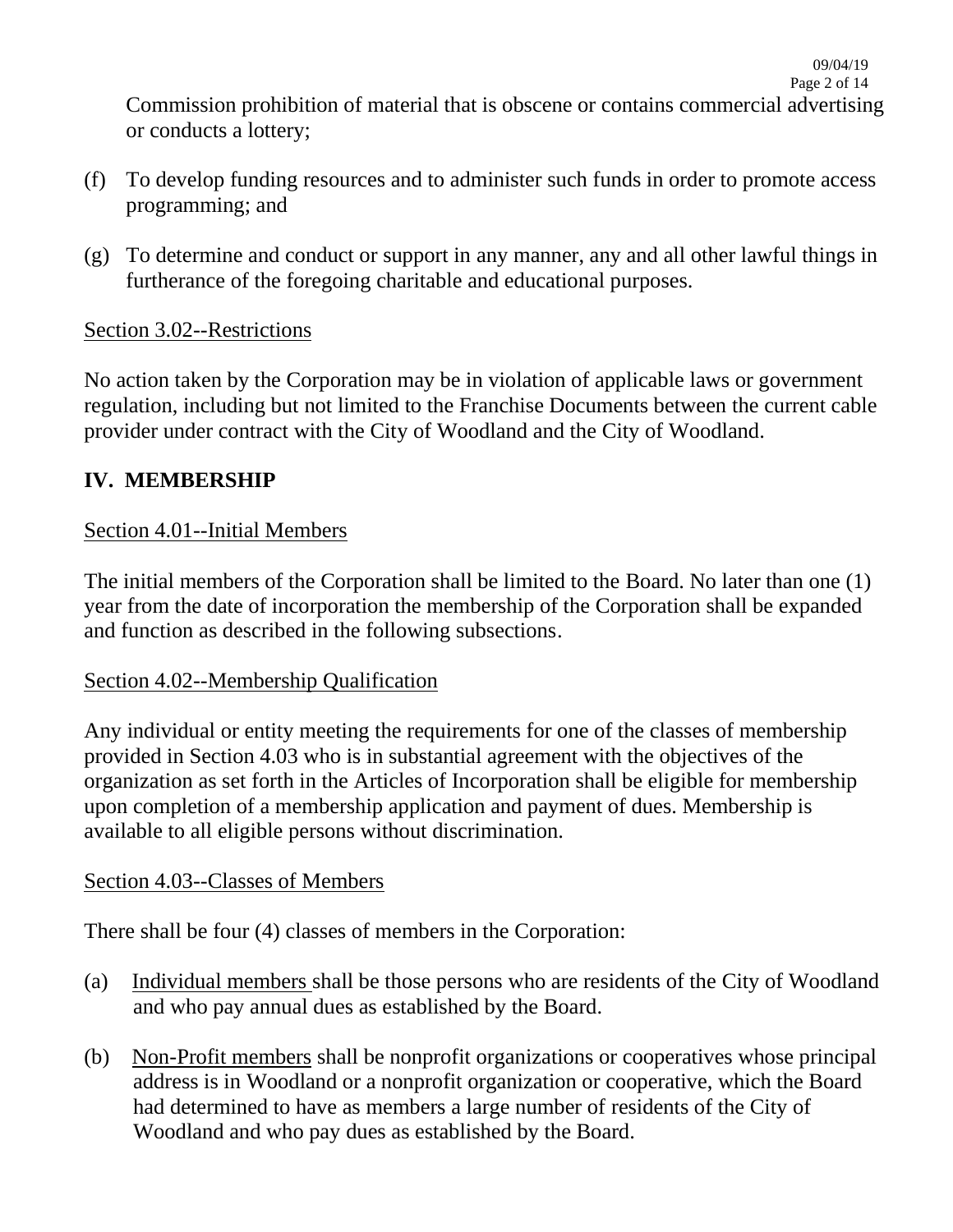- (c) Business members shall be any for-profit entity which has an address in Woodland or which the Board has determined provides services or products to a large number of residents of Woodland and who pay dues as established by the Board.
- (d) Student members shall be those persons who are currently residents of the City of Woodland that are currently attending school or students that are currently attending school in Woodland and who pay annual dues as established by the Board.

Section 4.04 Voting Right (*Amended April 2008 by mailed ballot to members*)

Members, as defined in Section 4.03, are considered non-voting members. Members shall have all rights afforded members under the California Nonprofit Public Benefit Corporation Law. Members shall have the right to participate in advisory and working committees that make policy recommendations to the Board of Directors.

#### Section 4.05--Dues and Terms of Membership

The Board shall establish annual dues for the four (4) classes of members and specify requirements of membership, if any.

**V. MEETING OF MEMBERS (***Section V deemed not necessary due to amendment of Section 4.04 which changed members to a non-voting status by ballot mailed and approved by members on April, 2008*).

**VI. VOTING OF MEMBERS (***Section deemed not necessary due to amendment of Section 4.04 which changed members to a non-voting status by ballot mailed and approved by members on April, 2008*).

## **VII. THE BOARD OF DIRECTORS**

#### Section 7.01--General Powers of the Board

Subject to the provisions and limitations of the California Nonprofit Public Benefit Corporation Law and any other applicable laws and subject to any limitations of the Articles of Incorporation or the Bylaws regarding action that requires approval of the members, the Corporation's activities and affairs shall be managed and all corporate powers shall be exercised by or under the direction of the Board.

Section 7.02--Qualifications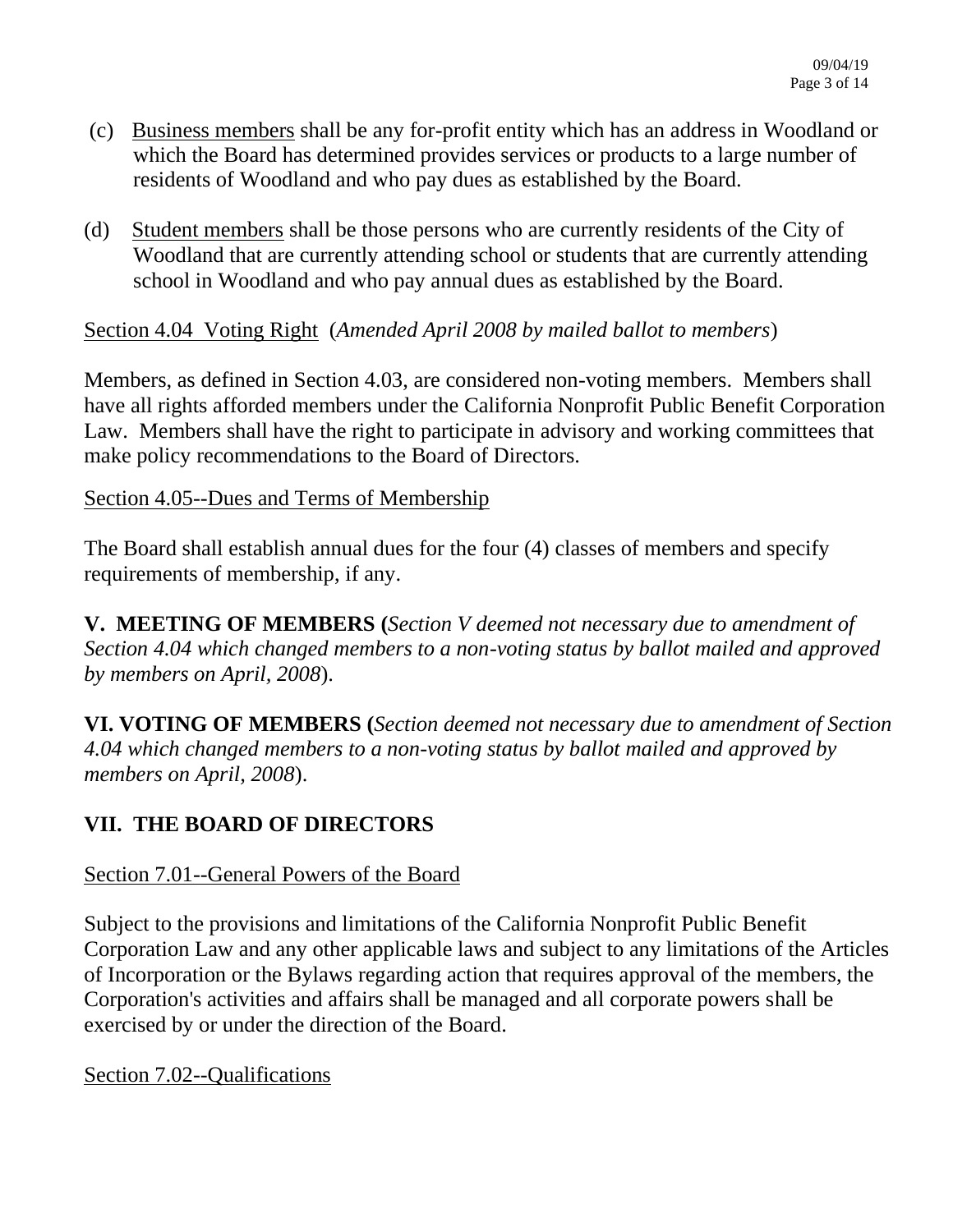All members of the Board must be residents of Woodland and will be entitled to an individual membership in the Corporation as long as they are a board member in good standing.

#### Section 7.03--Composition of the Initial Board

- (a) The initial and ongoing Board may consist of persons who as closely as possible represent the racial, ethnic, geographic and socioeconomic diversity of the City of Woodland. Further, the Board may also represent the broad base of community interests as reflected in the variety of nonprofit organizations and cooperatives serving the City of Woodland and may represent access producers and persons with knowledge and expertise which will benefit the Corporation.
- (b) The initial Board shall consist of nine (9) voting members and two (2) nonvoting ex-officio members.
- (c) The initial Board voting members shall be the nine (9) incorporators of the Corporation. The initial Board ex-officio members shall consist of a representative designated by the City Council of the City of Woodland and a representative designated by the governing board of the Cable Company.

#### Section 7.04--Composition of Ongoing Board

- (a) The ongoing Board of the Corporation shall consist of a maximum of nine (9) voting members and a maximum of two (2) ex-officio nonvoting members.
- (b) "Elected Board members" means a maximum of seven (7) Board members elected by a simple majority of the current standing board.
- (c) "Appointed Board members" means a maximum of two (2) Board members appointed by the current President..
- (d) "Ex-officio" members shall be nonvoting members of the Board and one shall be a representative designated by the City Council of the City of Woodland and one shall be a representative designated by the governing board of the cable company.
- (e) Not more than forty-nine percent (49%) of the persons serving as voting members of the Board of the Corporation may be interested persons. For the purpose of the foregoing, "interested person" means any person currently being compensated by the Corporation for services rendered to it within the previous twelve (12) months, whether as a full-time or part-time employee, independent contractor or otherwise (excluding any reasonable reimbursement paid to a director as a director), or any brother, sister,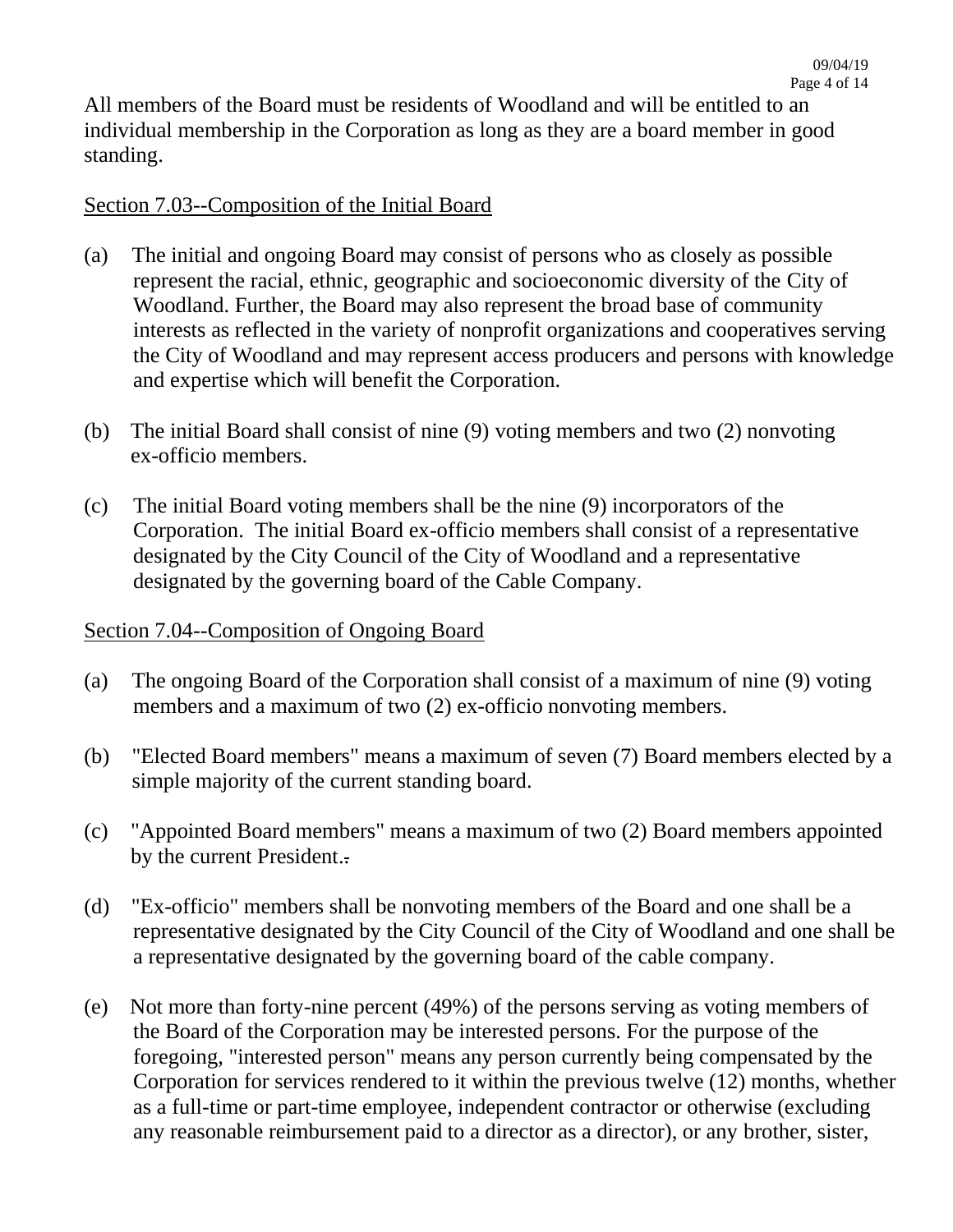ancestor, descendant, spouse, brother-in-law, sister-in-law, son-in-law, daughter-in-law, mother-in-law or father-in-law of any such person.

#### Section 7.05--Terms of Board Members

- (a) The initial Appointed Directors shall have terms that expire on the date of the annual meeting of the Corporation in February 1993. The initial Elected Directors shall draw lots so that three (3) Elected Directors shall have terms which expire on the date of the annual meeting of the Corporation in February 1993, two (2) Elected Directors shall have terms which expire on the date of the 1994 annual meeting and two (2) Elected Directors shall have terms which expire on the date of the 1995 annual meeting.
- (b) Elected Board members shall serve three (3) year terms, providing that an Elected Board members shall serve no more than two (2) consecutive full three (3) year terms. A term less than three (3) years shall not be considered a full term.
- (c) Terms of Elected Board members shall be staggered in such a way that either two (2) or three (3) Directors shall be elected by the current Board each year.
- (d) Appointed Board members shall serve one (1)-year terms, provided that no appointed Board member shall serve more than three (3) consecutive full one (1)-year terms. A term less than one (1) year shall not be considered a full term. The Board shall have the power to appoint a new Appointed Board member to fill any vacancy on the Board which was created by the removal of an Appointed Director pursuant to Sections 5221, 5222 and 5223 of the California Corporations Code.
- (e) A term of each Board member shall not end before a successor is duly elected and qualified.

#### Section 7.06--Resignation

- (a) Any Director may resign effective upon giving written notice to the Board, the Chairperson, the President or the Secretary, unless the notice specifies a later time for the resignation to become effective. Except on notice to the Attorney General, no Director may resign when the Corporation would then be left without at least one (1) duly elected Director in charge of its affairs.
- (b) Failure of a Director to participate in three (3) consecutive unexcused Board meetings shall be deemed a voluntary resignation from office, effective seven (7) days following the third meeting. Exceptions may be granted by resolution of the Board.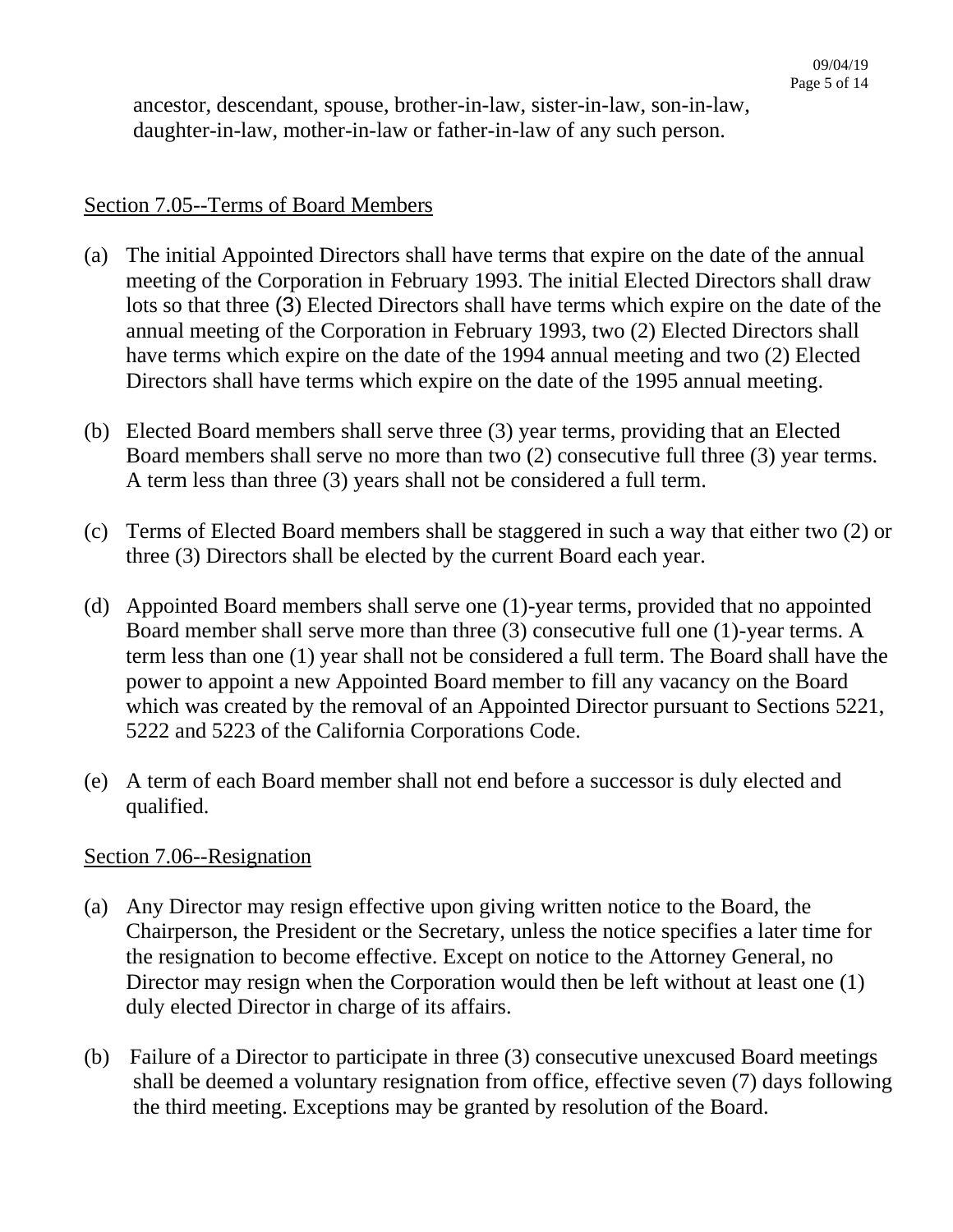#### Section 7.07--Events Causing Vacancies

- (a) A vacancy or vacancies on the Board shall exist on the occurrence of the following:
	- 1) The death or resignation of any Board member;
	- 2) The declaration by resolution of the Board of a vacancy in the office of a Board member who has been declared of unsound mind by an order of a court, convicted of a felony or found by final order or judgment of any court to have breached a duty under Article 3 of Chapter 2 of the California Nonprofit Public Benefit Corporation Law;
- (b) The Secretary of the Corporation shall notify the affected Board member of any action taken under this section and Section 7.06(b) by certified mail (return receipt) within seven (7) days.

#### Section 7.08--Filling Vacancies

Vacancies on the Board may be filled by approval of a majority of the Board members then in office, whether or not less than a quorum, or by a sole remaining Board member. The Board members so appointed shall serve the remaining term of the vacant seat.

#### Section 7.09--Regular Meetings

The Board shall schedule regular meetings for the transaction of the Corporation's business and shall schedule these meetings at least quarterly throughout the year. Regular meetings will be held at a time and place determined by resolution of the Board and no other notice of the meeting shall be required. Schedules of Board meetings will be made available to members and the public and minutes of the most recent meeting shall be prominently posted in the office of the Corporation, except that at the discretion of the Secretary, those matters deemed confidential may be deleted from the posted copy.

#### Section 7.10--Organizational Meeting

The Board shall designate and hold a regular annual meeting for purposes of organization, election of officers, appointment of Board members and transaction of other business.

#### Section 7.11--Special Meetings

Special meetings of the Board may be called at any time by the President or any two (2) members of the Board. Notice of the time and place of special meetings shall be given either: (a) via first-class mail or email sent to each Board member at least four (4) calendar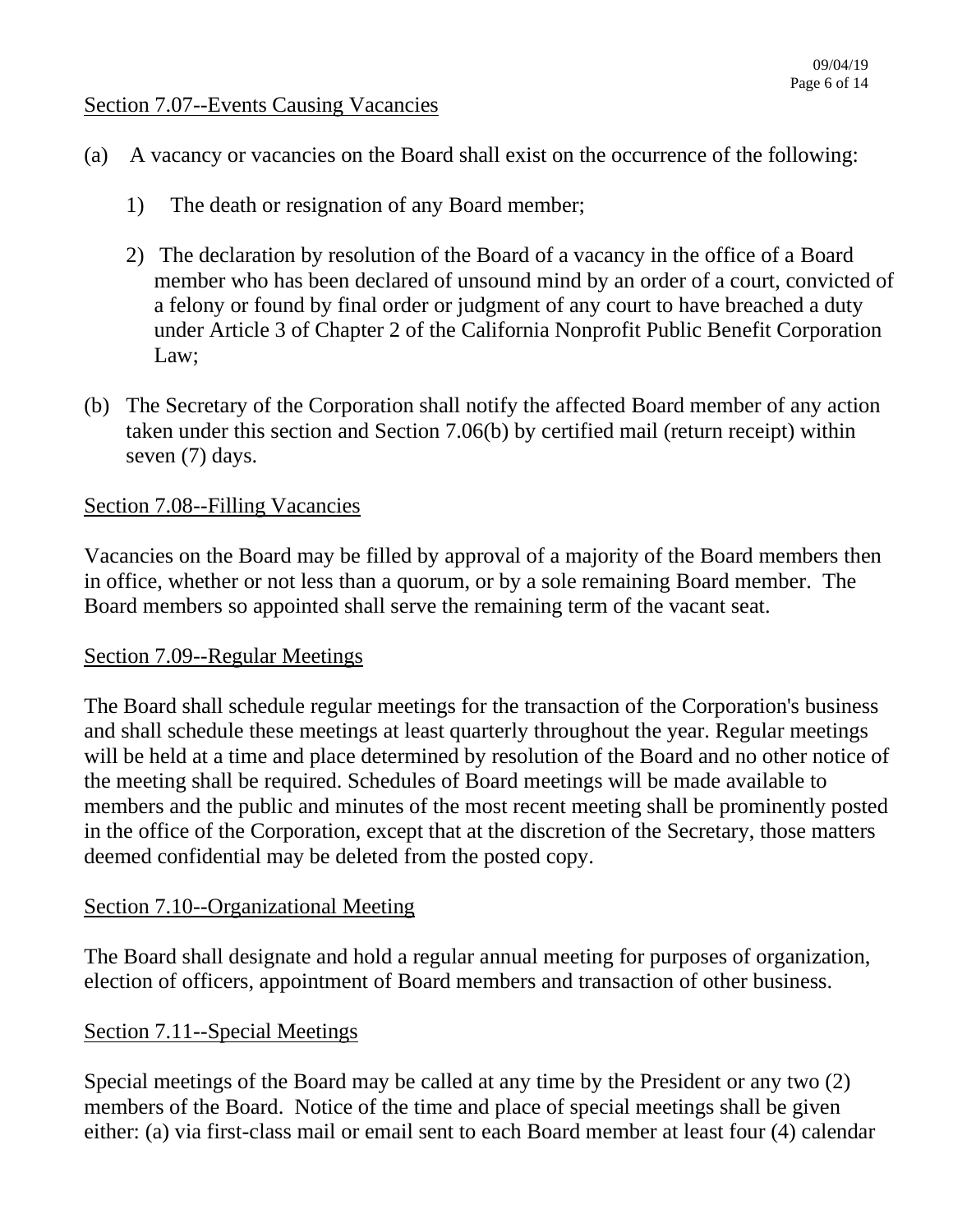days before such a meeting is held, or (b) via telephone or in person given at least two (2) days before the meeting. Special meetings of the Board may be held at a place designated by the Board or at the principal office. Attendance at any meeting by a Board member shall constitute a waiver of notice of the meeting except where a Board member attends a meeting for the expressed purpose of objecting to the transaction of any business because the meeting is not lawfully called or convened.

### Section 7.12--Quorum

A quorum shall be a simple majority of the current members of the Board.

## Section 7.13--Loss of Quorum

Subject to Sections 7.12 and 7.14 of these Bylaws, the Directors present may continue to transact business until adjournment even if enough Directors have withdrawn to leave less than a quorum, if any action taken, other than adjournment, is approved by at least a majority of the Directors required to constitute a quorum.

### Section 7.14--Majority Vote

No action of the Board shall be valid unless approved by a majority of those Board members attending the meeting at which a quorum is present. There shall be no vote by proxy.

#### Section 7.15--Compensation

Board members shall receive no compensation for services as Board members, but may be reimbursed for any reasonable expenses approved by the Board.

## **VIII. THE ELECTION OF BOARD MEMBERS**

#### Section 8.01--Nomination of Board Members

The Nominating Committee shall propose a candidate for each opening on the Board. The Nominating Committee is encouraged to ensure that nominees for the Board represent as closely as possible the racial, ethnic, geographic and socioeconomic diversity of City of Woodland.

## **IX. OFFICERS**

# Section 9.01--Oualification of Elected and Appointed Officers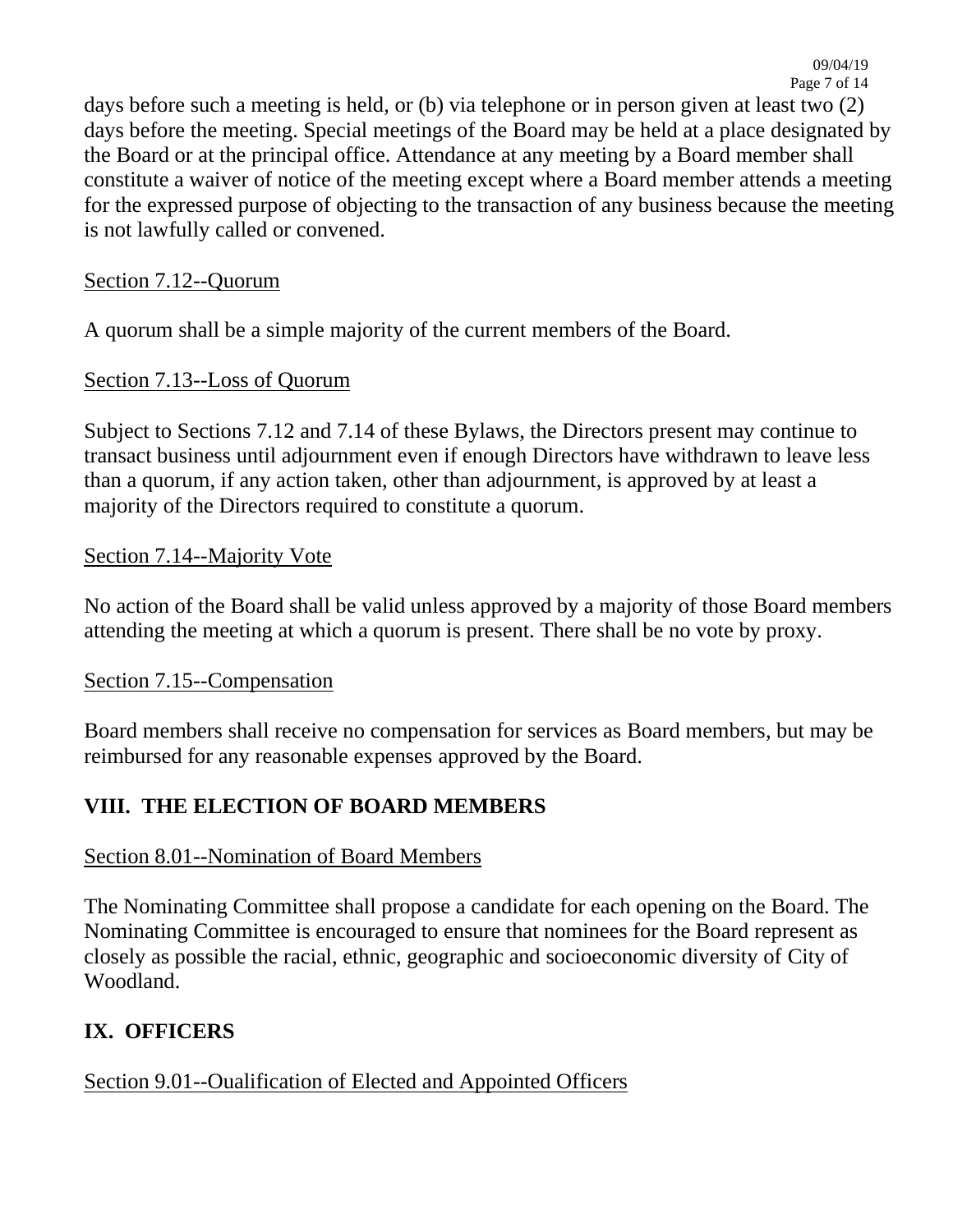## Section 9.02--Designation of Officers *(Amended April 30, 1996)*

The Officers of the corporation shall be a President, Vice President, Secretary and Treasurer. The Board shall choose the Officers from the members of the Board. None of the Officers may serve concurrently as any other Officer.

### Section 9.03--Election of Officers

The officers of the Corporation shall be chosen by a simple majority vote of the Board and shall serve at the pleasure of the Board.

### Section 9.04--Resignation of Officers

Any officer may resign at any time by giving written notice to the Corporation. The resignation shall take effect as of the date the notice is received or at any later time specified in the notice, and unless otherwise specified in the notice, the resignation need not be accepted to be effective. Any resignation shall not affect the rights, if any, of the Corporation under any contract in which the officer is a party.

#### Section 9.05--Removal of Officers

Any officer may be removed from office by resolution of the Board when, in their judgment, the best interests of the Corporation shall be served thereby. Removal of an officer shall be without any prejudice to any contractual rights which he or she may have with respect to the Corporation.

#### Section 9.06--Vacancies

Any vacancy among the officers shall be filled for the unexpired term by appointment by the President and approval of a simple majority of the Board.

## Section 9.07--Terms of Office *(Amended February 28, 2001)*

The terms of office for the officers of the Corporation shall commence immediately upon Board approval in January.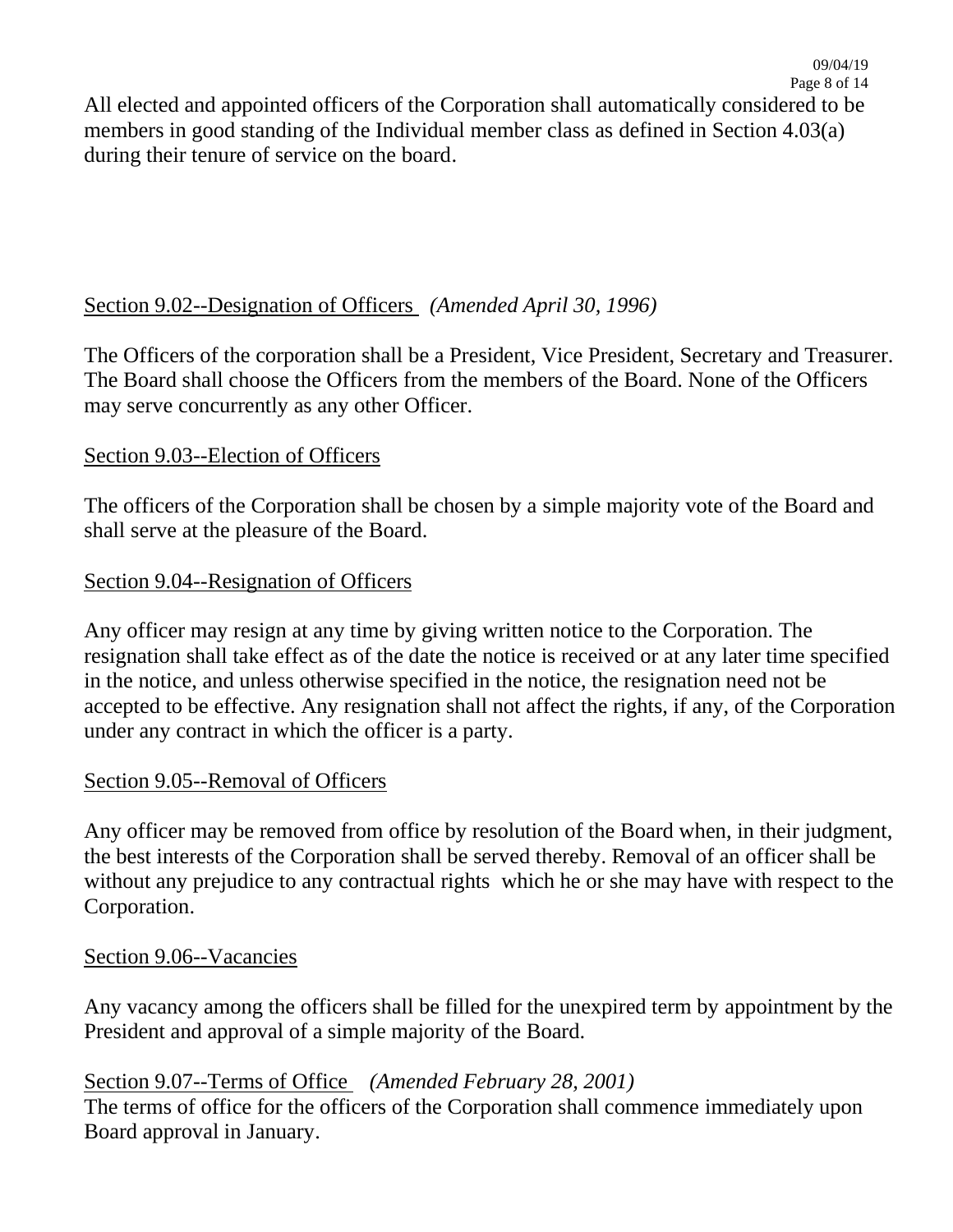#### Section 9.08. President

The President of the Board shall preside at meetings of the Board and shall exercise and perform such other duties and powers as the Board may assign from time to time. President of the Board shall also be the Chief Executive Officer and shall have the powers and duties of the Executive Director of the Corporation prescribed by these Bylaws.

#### Section 9.09--Executive Director

Subject to such supervisorial powers as the Board may give to the President of the Board, if any, and subject to the control of the Board, the Executive Director shall be the chief executive officer and the general manager of the Corporation and shall supervise, direct and control the Corporation's activities and affairs. The Executive Director shall have such other powers and duties as the Board or these By-laws may prescribe.

#### Section 9.10—Vice President

If the Vice President is absent or disabled, the Vice President shall perform all duties of the President. When so acting, the Vice President shall have all powers of and be subject to all restrictions on the President. The Vice President shall have such other powers and perform such other duties as the Bylaws may prescribe.

#### Section 9.11--Secretary

- (a) The Secretary shall keep or cause to be kept, at the Corporation's principal office or such other place as the Board may direct, a book of minutes of all meetings, proceedings and actions of the Board, and of Committees. The minutes shall include the time and place that the meeting was held, whether the meeting was annual, regular or special, and if special, how authorized, the notice given, the names of those present at the Board and committee meetings and the number of members present or represented. The Secretary shall keep or cause to be kept, at the principal office, a copy of the Articles of Incorporation and Bylaws, as amended to date.
- (b) The Secretary shall keep, or cause to be kept, at the Corporation's principal office or at a place determined by resolution of the Board, a record of the Corporation's members, showing each member's name, address, class and status of membership.
- (c) The Secretary shall give, or cause to be given, notice of all meetings of members, of the Board and of committees of the Board required by these Bylaws to be given. The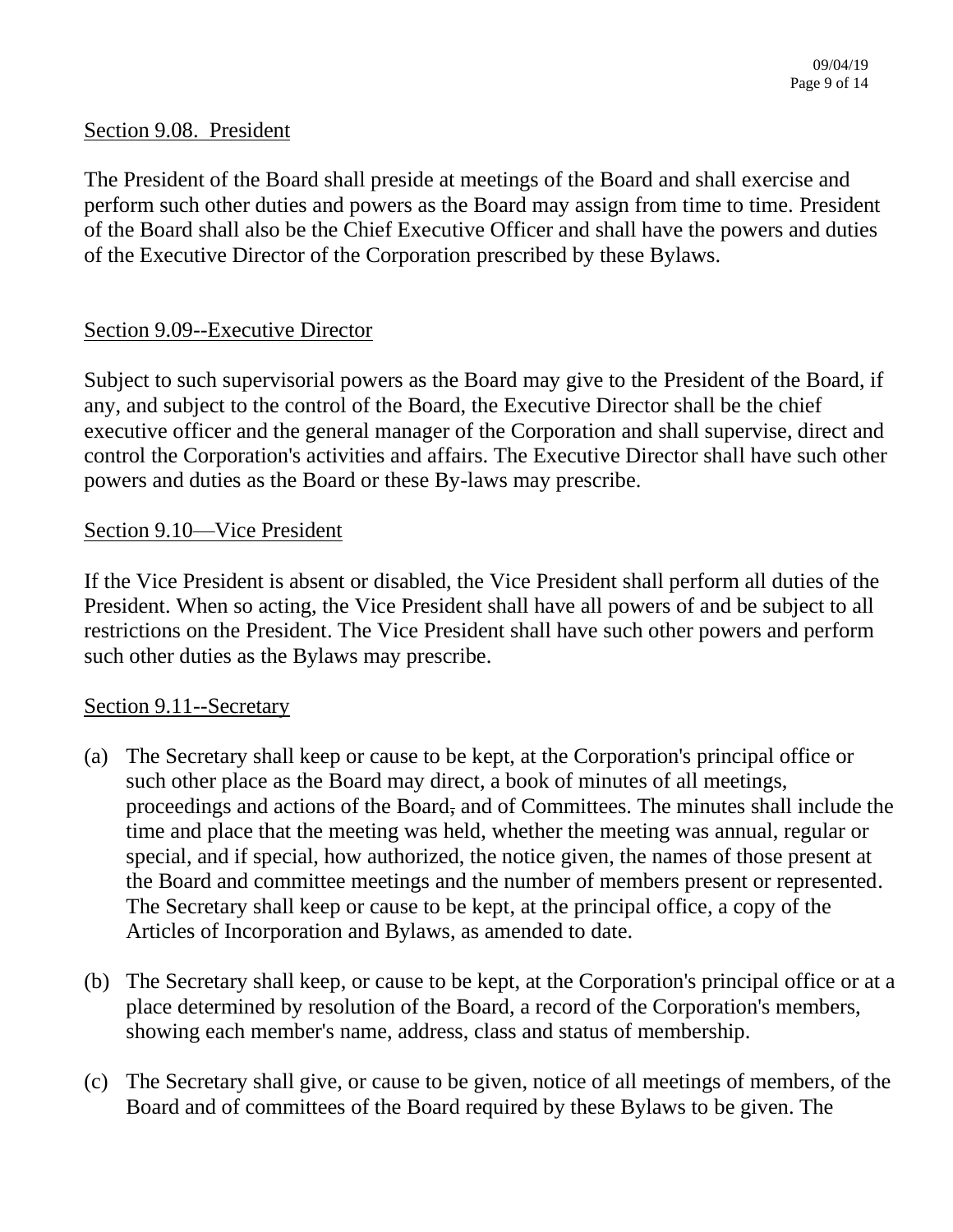09/04/19

## Section 9.12--Treasurer

The Treasurer shall keep and maintain, or cause to be kept and maintained, adequate and correct books and accounts of the Corporation's properties and transactions. The Treasurer shall give or cause to be given to the members and Directors such financial statements and reports as are required to be given by law, by these Bylaws or by the Board. The books of account shall be open to inspection by any Director at all reasonable times. The Treasurer shall be responsible for preparing an annual budget to present to the finance committee in December for Board approval in January.

# **X. COMMITTEES OF THE BOARD**

## Section 10.01--Standing Committees

The Board shall appoint three standing committees: an Executive Committee, a Finance Committee and a Nominating Committee. Each Standing Committee shall consist of at least two (2) Board members and shall be appointed from among the members of the Board. No Board member shall serve on more than two (2) standing committees except the President of the Board, who shall be a member of each committee.

## Section 10.02--Duties of Executive Committee

The Executive Committee shall have the power to act as the Board in between Board meetings except that the Executive Committee shall not regardless of Board resolution:

- (a) Fill vacancies on the Board or on any committee that has the authority of the Board;
- (b) Amend or repeal Bylaws or adopt new Bylaws;
- (c) Amend or repeal any resolution of the Board that by its express terms is not amendable or repealable,
- (d) Create any other committee of the Board or appoint the members of committees of the Board,
- (e) Expend corporate funds to support a nominee for Board member; or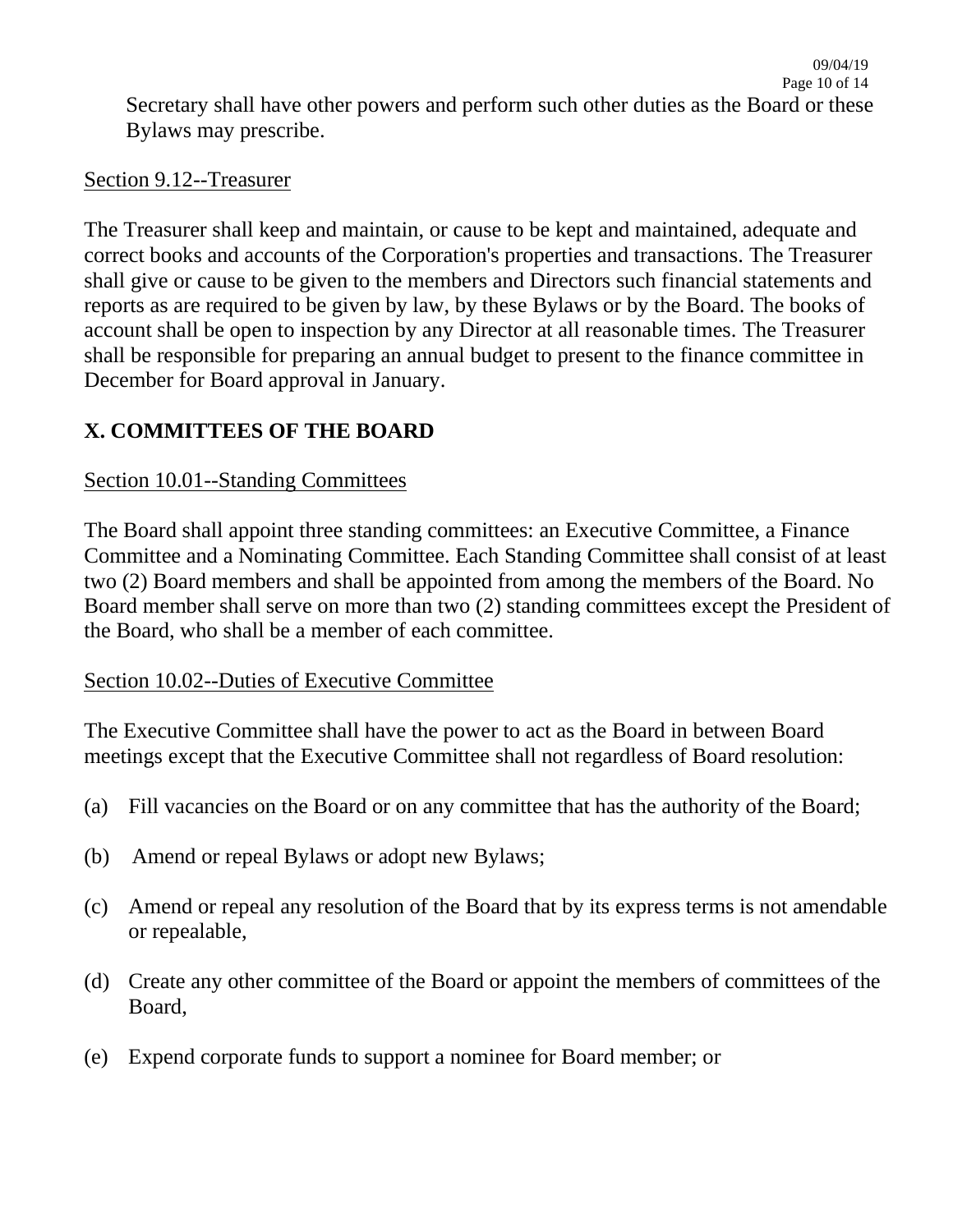Page 11 of 14 (f) Approve any contract or transaction, to which the Corporation is a party and in which one or more of its Board members has a material financial interest, except as special approval is provided for in Section 5238(d)(3) of the California Corporations Code.

09/04/19

### Section 10.03 --Duties of Finance Committee

The Finance Committee shall review the Annual Financial Statement, approve annual financial review and recommend to the Board the selection of and fees to be paid to an independent Certified Public Accountant for the Corporation. It shall be the responsibility of the Finance Committee to report to the Board whether the Corporation is meeting its projected budget, on the scope and adequacy of the annual financial reviews and related fees, to continually monitor and report to the Board on the effectiveness and adequacy of the Corporation's internal accounting controls, and include in that report its findings as to whether or not any errors, omissions, criticisms or recommendations contained in the management letter of the independent Certified Public Accountant, if one accompanies the annual financial review has been properly dealt with. The Finance Committee shall have such other duties as may be delegated to it by the Board from time to time.

### Section 10.04--Duties of the Nominating Committee

The Nominating Committee shall carry out its duties in accordance with the procedures specified in Sections 8.01 of these Bylaws, and shall carry out such other duties as may be required by the Board from time to time.

#### Section 10.05--Minutes of Standing Committee

The minutes or a report of each meeting of a Standing Committee shall be submitted to the Board no later than the Board's next regular meeting.

#### Section 10.06--Other Committees

The Board may establish other committees from time to time and these committees shall have such duties as may be conferred on them by the Board. Appointees must be members in good standing of the Corporation. Minutes and actions of all such Committees shall be submitted to the Board.

## **XI. INDEMNIFICATION AND INSURANCE**

#### Section 11.01--Right of Indemnity

To the fullest extent permitted by law, this Corporation shall indemnify its Directors, officers, employees and other persons described in Section 5238(a) of the California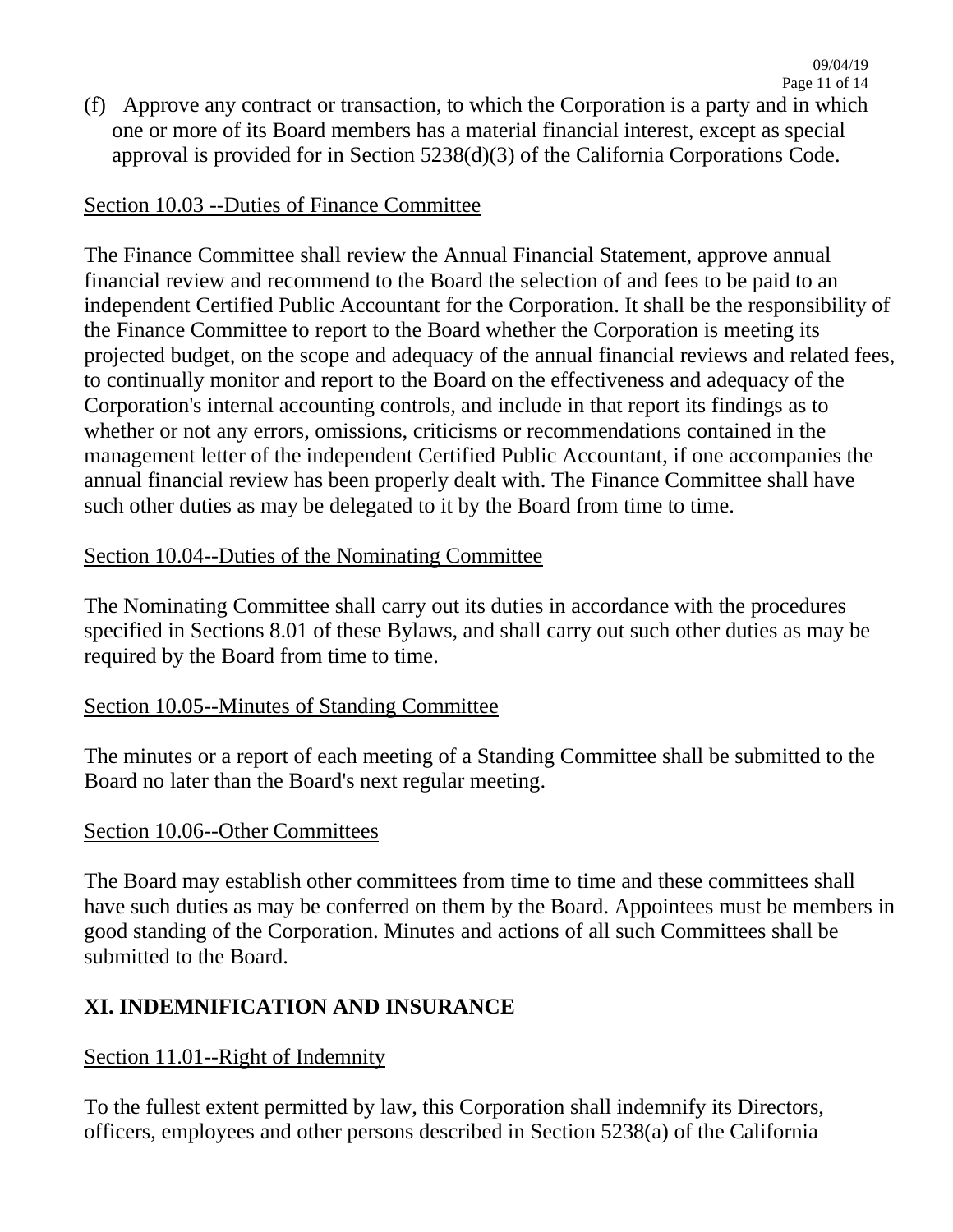Corporations Code, including persons for merely occupying any such position, against all expenses, judgments, fines, settlements and other amounts actually and reasonably incurred by them in connection with any "proceeding," as that term is used in that section, and including an action by or in the right of the Corporation by reason of the fact that the person is or was a person described in that section. "Expenses," as used in these Bylaws, shall have the same meaning as in Section 5238(a) of the California Corporations Code.

### Section 11.02--Approval of Indemnity

On written request to the Board by any person seeking indemnification under Section 5238(b) or Section 5238(c) of the California Corporations Code, the Board shall promptly determine under Section 5238(e) of the California Corporations Code whether the applicable standard of conduct set forth in Section 5238(b) or Section 5238(c) has been met and, if so, the Board may authorize indemnification. If the Board cannot authorize indemnification because the number of Directors who are parties to the proceedings with respect to which indemnification is sought prevents the formation of a quorum of Directors who are not parties to that proceeding, the members shall determine under Section 5238(e) of the California Corporations Code whether the applicable standard of conduct set forth in Section 5238(b) or Section 5238(c) has been met and, if so, the members present at the meeting in person may authorize indemnification.

#### Section 11.03--Advancement of Expense

To the fullest extent permitted by law and except as otherwise determined by the Board in a specific instance, expenses incurred by a person seeking indemnification under Sections 11.01 and 11.02 of these Bylaws in defending any proceeding covered by those sections may be advanced by the Corporation upon a reasonable showing of ability to repay before final disposition of the proceeding, on receipt by the Corporation of an undertaking by or on behalf of that person that the advance will be repaid unless it is ultimately determined that the person is entitled to be indemnified by the Corporation for those expenses.

#### Section 11.04--Insurance

The Corporation shall have the right to purchase and maintain insurance to the fullest extent permitted by law on behalf of its officers, Directors, employees and other agents, against any liability asserted against or incurred by any officer, Director, employee or agent in such capacity or arising out of the officer's, Director's, employee's or agent's status as such.

## **XII. PERFORMANCE OF THE CORPORATION**

## Section 12.01--Reporting Requirements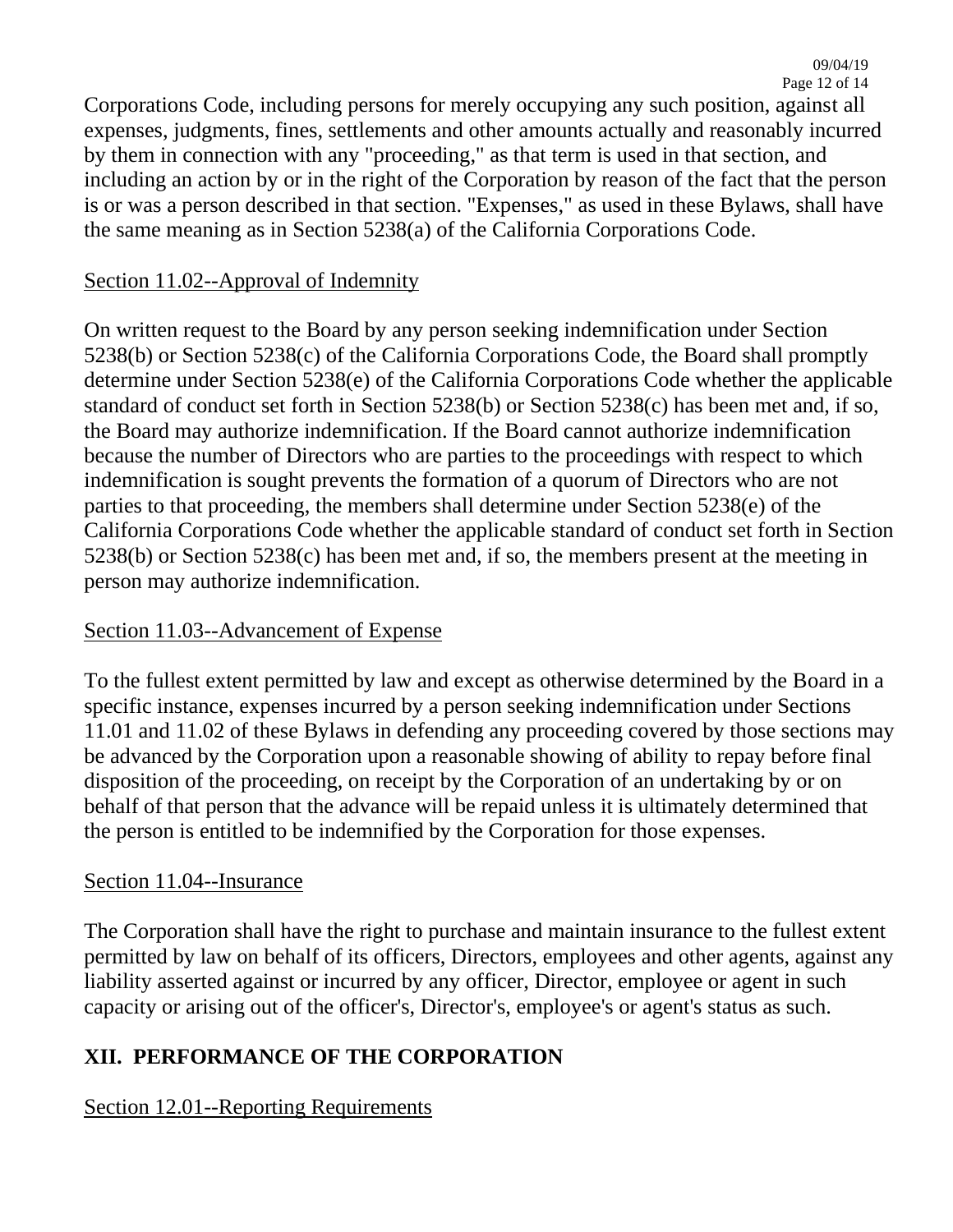Section 12.02--Adjusting and Inspection Requirement *(Amended April 30, 1996)*

The Corporation will contract a financial review with a Certified Public Accountant on an annual basis and its records shall be open to the membership for inspection in accordance with Sections 6330-6334 of the California Operations Code.

# **XIII. MISCELLANEOUS**

## Section 13.01--Nondiscrimination

The Corporation shall ensure that no individual is discriminated against with regard to membership, services, access to information or any activity of the Corporation because of race, national origin, sex, age, sexual preference, religion, physical disability, political affiliation or economic status. This section does not guarantee a right to any person or organization to have any program distributed over the channels governed by the Corporation.

## Section 13.02--Meeting of the Corporation

All meetings of the Corporation and the Board are open to the public except for those items that are determined by a majority of the Board to be confidential. All meetings of the Corporation and the Board shall be held following Robert's Rules of Order, providing that the failure to observe Robert's Rules of Order shall not invalidate any action taken.

## Section 13.03--Reference to Current Law

Whenever these Bylaws refer to a specific provision of law, it shall be interpreted to refer to any successor provisions of that law.

## Section 13.04—Dissolution of Corporation

Any property, monies or other items of value belonging to the Corporation will be dedicated to the purpose of this Corporation and no individual will be entitled at any time, including dissolution, to receive any benefits from the property or accounts. In the event of dissolution or the impossibility of performing the purposes herein described, the assets are to be distributed to an organization with like purposes, which is exempt under Section  $501(c)(3)$  of the Internal Revenue Code.

# **XIV. AMENDMENT OF BYLAWS**